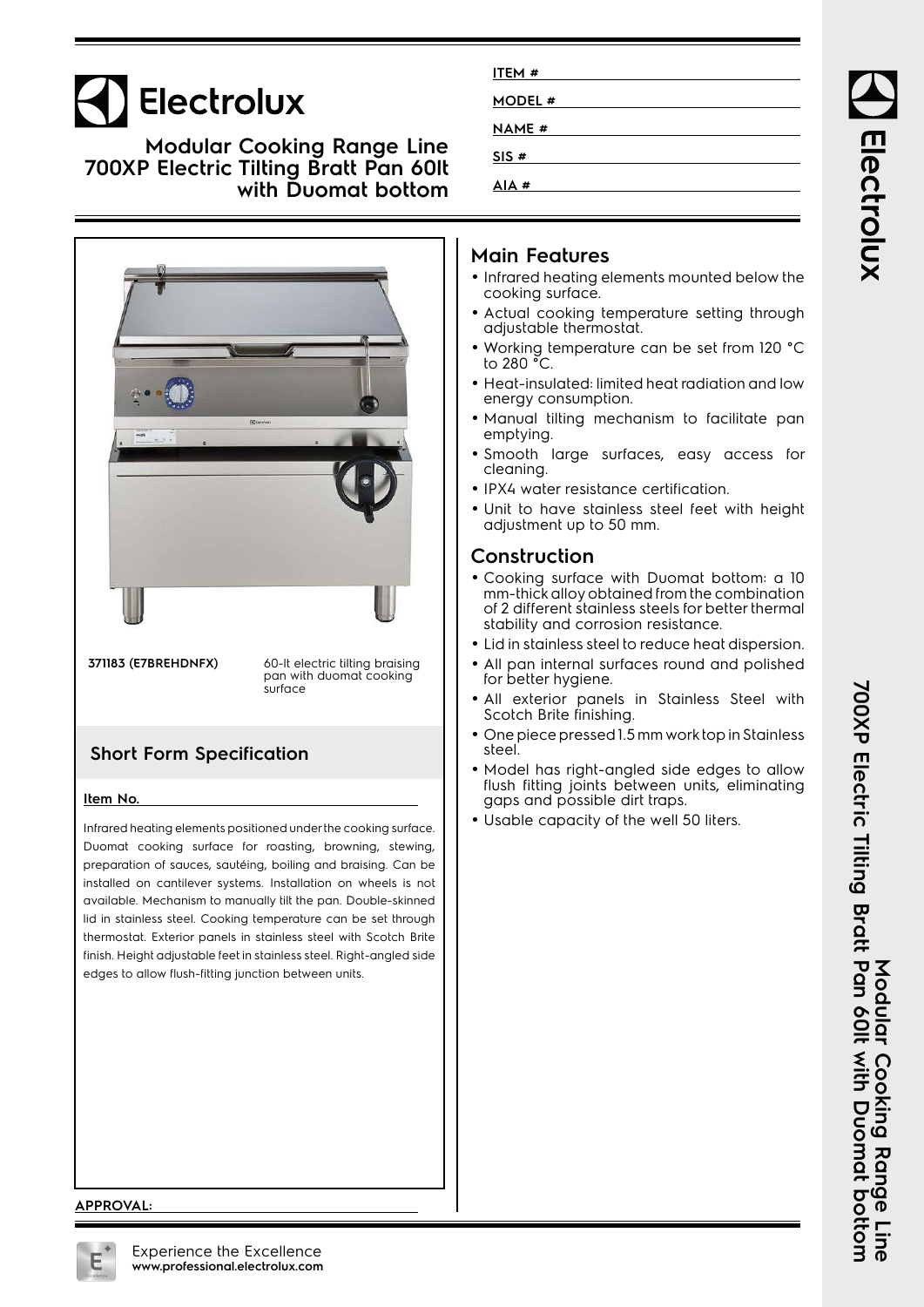

## **Optional Accessories**

| • Flanged feet kit                                                               | <b>PNC 206136</b> |
|----------------------------------------------------------------------------------|-------------------|
| • Frontal kicking strip for concrete<br>installation, 800mm                      | PNC 206148        |
| • Frontal kicking strip for concrete<br>installation, 1000mm                     | PNC 206150        |
| • Frontal kicking strip for concrete<br>installation, 1200mm                     | <b>PNC 206151</b> |
| • Frontal kicking strip for concrete<br>installation, 1600mm                     | <b>PNC 206152</b> |
| • Frontal kicking strip, 800mm (not for PNC 206176<br>refr-freezer base)         |                   |
| · Frontal kicking strip, 1000mm (not for PNC 206177<br>refr-freezer base)        |                   |
| • Frontal kicking strip, 1200mm (not for PNC 206178<br>refr-freezer base)        |                   |
| • Frontal kicking strip, 1600mm (not for PNC 206179<br>refr-freezer base)        |                   |
| • Kit 4 feet for concrete installation<br>(not for 900 line free standing grill) | <b>PNC 206210</b> |
| $\bullet$ Pair of side kicking strips                                            | PNC 206249        |
| • Pair of side kicking strips for<br>concrete installation                       | PNC 206265        |
| • Rear paneling - 800mm (700/900)                                                | PNC 206374        |
| • Rear paneling - 1000mm (700/900)                                               | PNC 206375        |
| • Rear paneling - 1200mm (700/900)                                               | PNC 206376        |
| • Trolley with lifting & removable tank                                          | PNC 922403        |

The company reserves the right to make modifications to the products without prior notice. All information correct at time of printing.